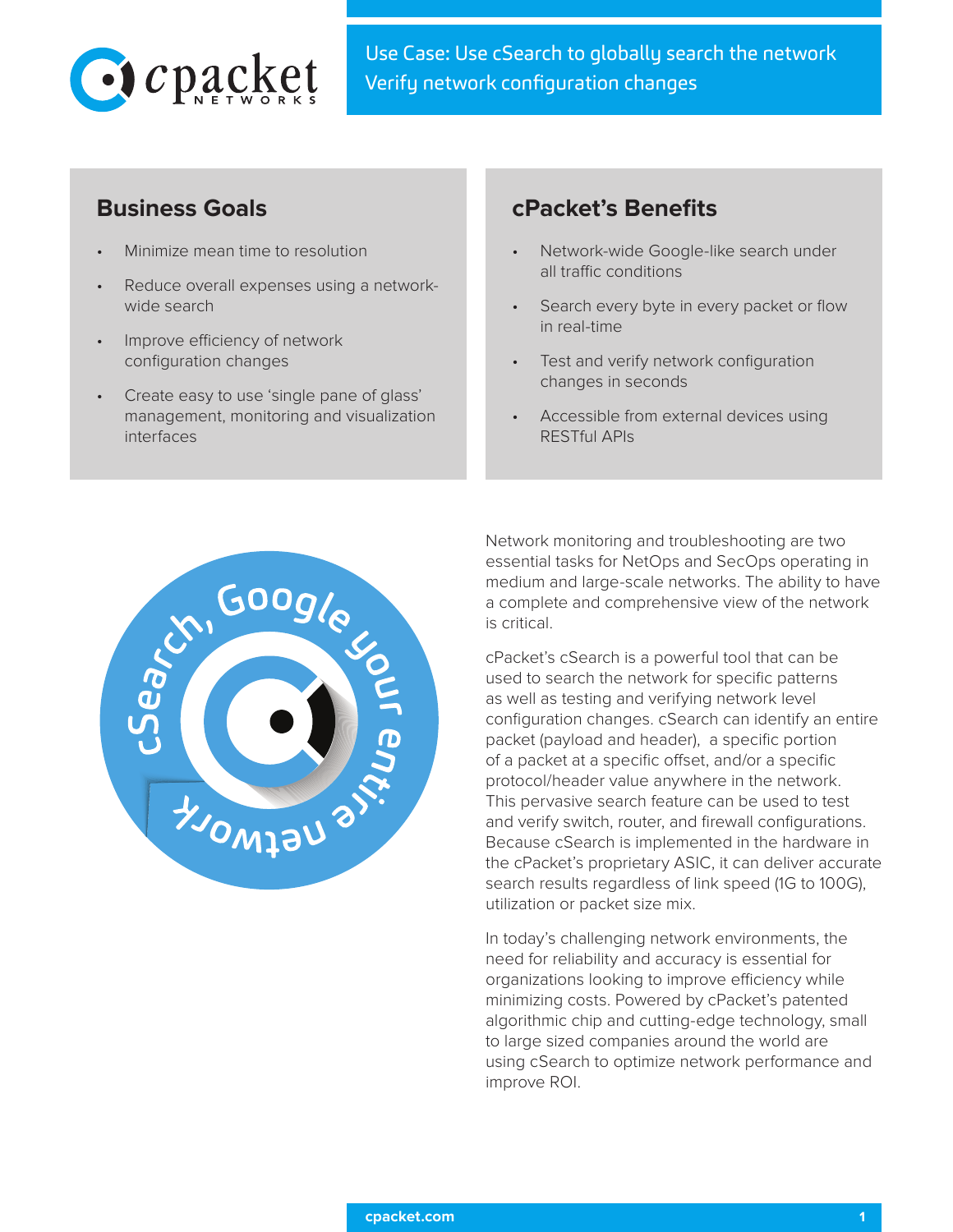

# **What is cSearch?**

cSearch is a Google-like search feature for the network. It is one of the most popular features among cPacket's customers who leverage its simplicity and comprehensive search capabilities to instantly run queries against the network to get the answers they need.

cSearch provides network engineers and operators the ability to search for any combination of header and payload patterns across the network, identify the segments with traffic patterns matching those profiles, and retrieve matching packets instantly. Essentially, the search pattern is free form text. Its scope can be the entire packet (payload and header), or a specific portion of a packet (specific offset in the packet), or specific protocol/header values. Using a simple search form, a query can be entered that will execute concurrently across all desired smart ports. The result is a sorted list of links on which the traffic profile exists, including the packet and byte counts matching the search pattern. Searches can be refreshed or saved as persistent searches for continuous monitoring. Packet captures can be triggered on any row of the search result by clicking on the 'camera' icon. Seen in Figure 1 below, raw packets (PCAPs) can be directly accessed by clicking on the download icon and analyzed in Wireshark.

| Select $\blacktriangledown$           | cpacket         |                      |                    |                |  |
|---------------------------------------|-----------------|----------------------|--------------------|----------------|--|
| filter                                |                 |                      |                    |                |  |
| All Smart Ports<br>$\sqrt{ }$ example |                 |                      |                    |                |  |
|                                       |                 | <b>Total Packets</b> | <b>Total Bytes</b> | <b>Actions</b> |  |
|                                       |                 | 2,533,789            | 324,324,992        | <b>OLX</b>     |  |
|                                       |                 | 3,378,385            | 432,433,280        | <b>QLX</b>     |  |
|                                       |                 | 3,377,950            | 432,377,600        | <b>白土×</b>     |  |
| C4UU_31                               | UI: POILL       | 116                  | 14,848             | <b>QLX</b>     |  |
| c400_31                               | 03: lo cstor 12 | 116                  | 14,848             | <b>QLX</b>     |  |
| c400_31                               | 15: Port15      | 116                  | 14,848             | <b>QLX</b>     |  |
|                                       |                 |                      |                    |                |  |
|                                       |                 |                      |                    |                |  |

**Figure 1: cSearch page**

**DOWNLOAD**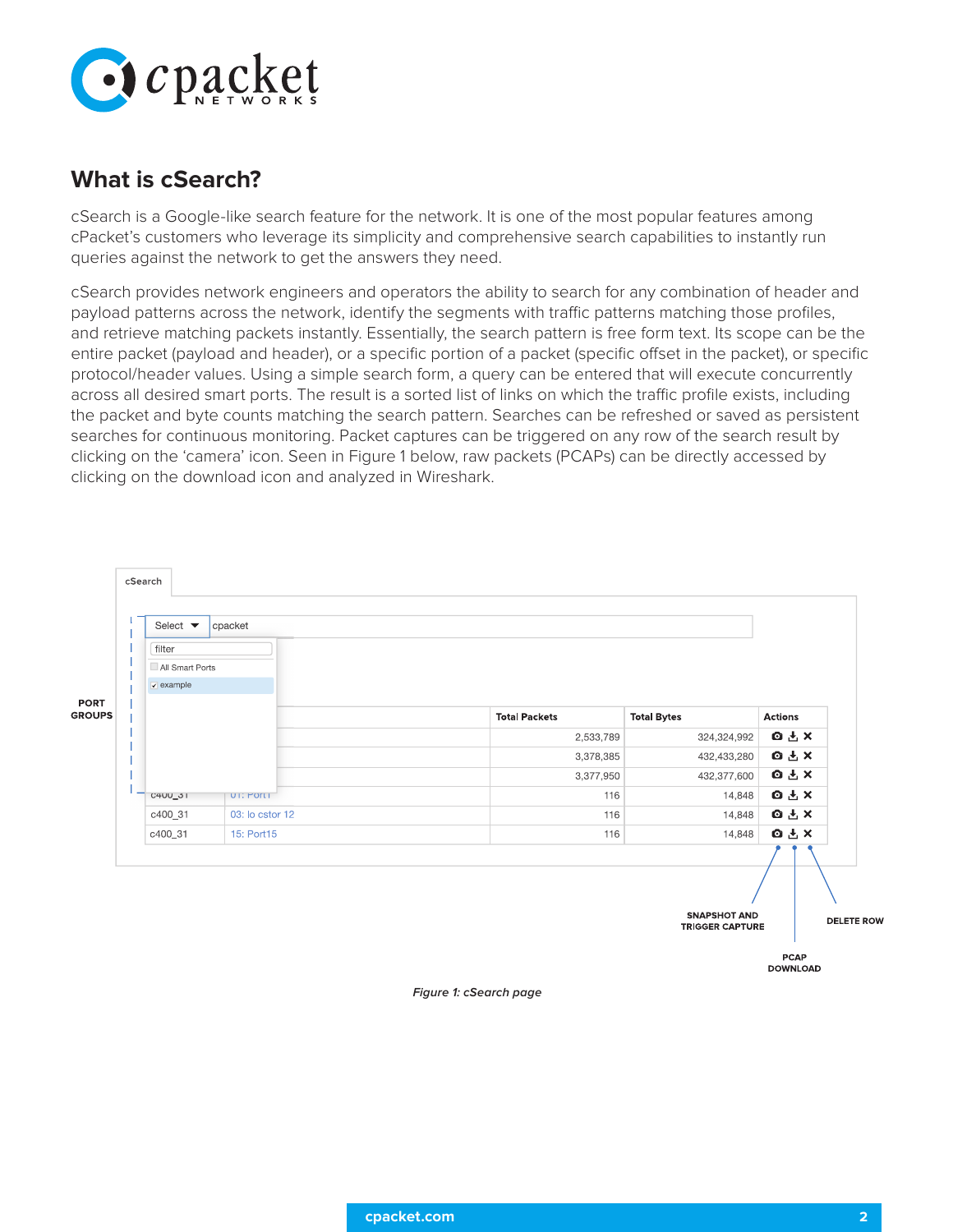



**Figure 2: Monitoring network and Production network** 

Figure 2 shows the two different networks that exist in an organization. The production network runs the business. It consists of routers, switches, firewalls etc., that are actively moving packets in and out of the network. Production network feeds a monitoring network via SPANs and TAPs to packet brokers, which feeds the network traffic to specialty tools for monitoring and security. The purpose of a monitoring network is to observe the production network for performance, SLA, security and troubleshoot issues in the production network.

Figure 2 also shows a monitoring network topology deployed with cPacket's solution. It consists of cVu network sensors (1G-100G speed per port) and cStor devices (packet capture, storage and analysis) that are deployed at critical monitoring points in the network. They are managed by a cClear device that collects, correlates and visualizes KPIs. As seen in Figure 2 above, cPacket's solution plays a critical role in the network; it sees all the traffic that enters the monitoring network. cSearch can provide vital information about the production network. The following points describe several use cases for cSearch's feature, and how they can benefit SecOps and NetOps.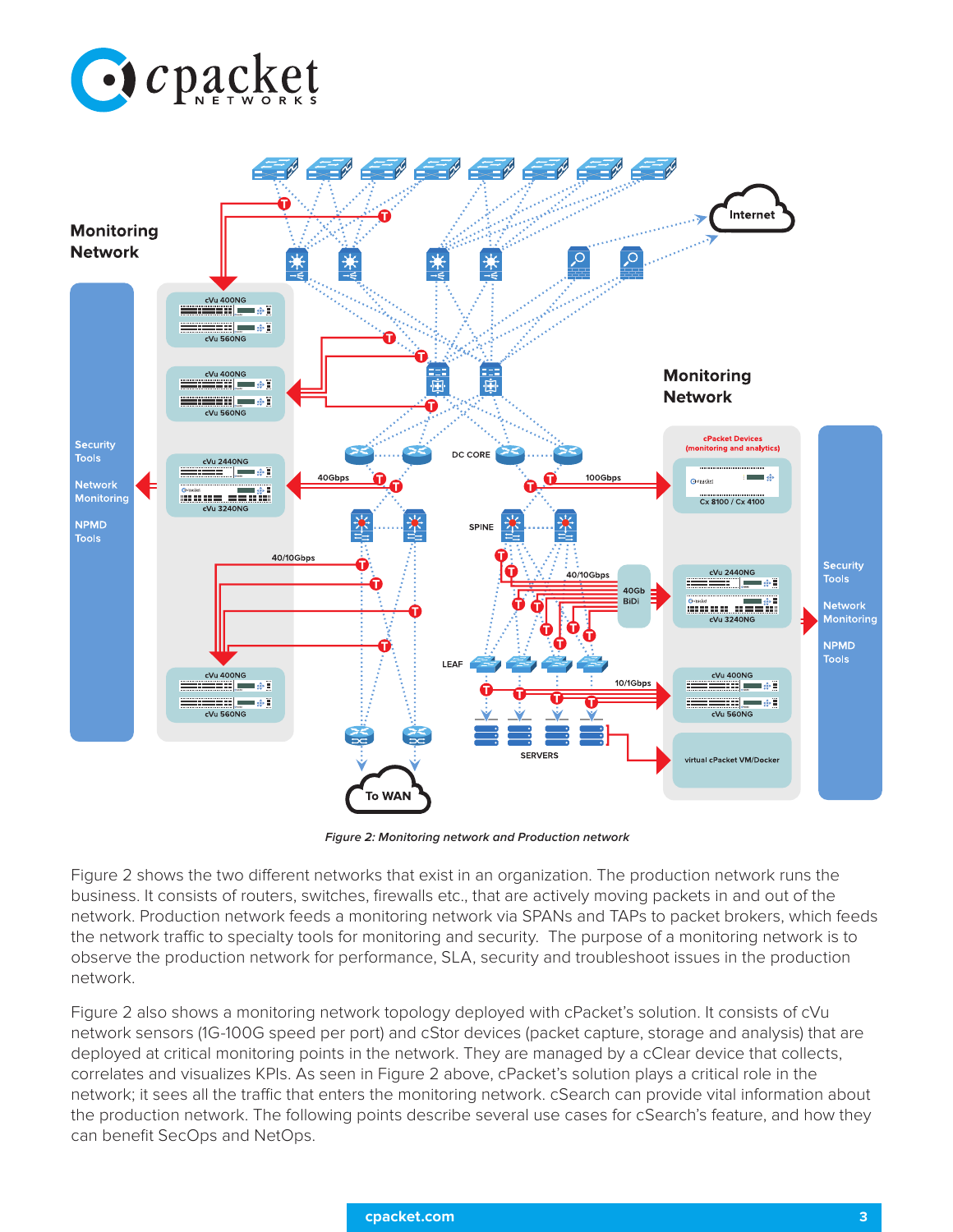

### **1. Determine whether packets with specific content are present anywhere in the network**

Enter the pattern to be searched and click on the 'search' button. The result will include all links on the network matching the search criteria (see Figure 1 above).

#### **2. Discover whether packets with specific content is present in a specific segment in the network**

By selecting the port groups from the drop-down menu, the user can choose to narrow the search to a specific set of network segments.

## **3. Accurately determine the extent of propagation for a specific packet (i.e. the possibility of a worm or virus)**

The goal of this search is to conclusively prove (or disprove) the existence of a specific packet (i.e. a packet containing a specific IP address, or a specific pattern in the payload) in a part of the network. This helps SecOps understand the extent of propagation (the spread of infection) in the network and proactively mitigate the issue(s).

### **4. Pinpoint where certain packets have NOT spread**

Opposite of point #3 above, the links that do not show in the search results are the ones where the infection has not yet spread.

#### **5. Identify packet flows and the paths they take in the network in real-time**

Any of the above use cases can be configured to run once, or to be run endlessly. When the search run is perpetual, results will be periodically refreshed with new values of packet and byte counts. Furthermore, new rows of search results can appear. This feature can help identify network paths that specific packets take in real time.

## **6. Identify and watch the spread of infection**

Using the infinite search feature, SecOps can visualize the 'spread of the infection' in real-time as new rows get added to the search results. This helps to quickly identify network segments that will be 'infected' and take any corrective action if necessary.

#### **7. Test and verify network configuration changes**

cSearch running in an infinite search loop can be employed to test and verify network configuration changes. Any changes to ACLs, time-based ACLs, firewall filters, flow rules, VRFs, routes and other router/switch configurations can be tested on the production network.